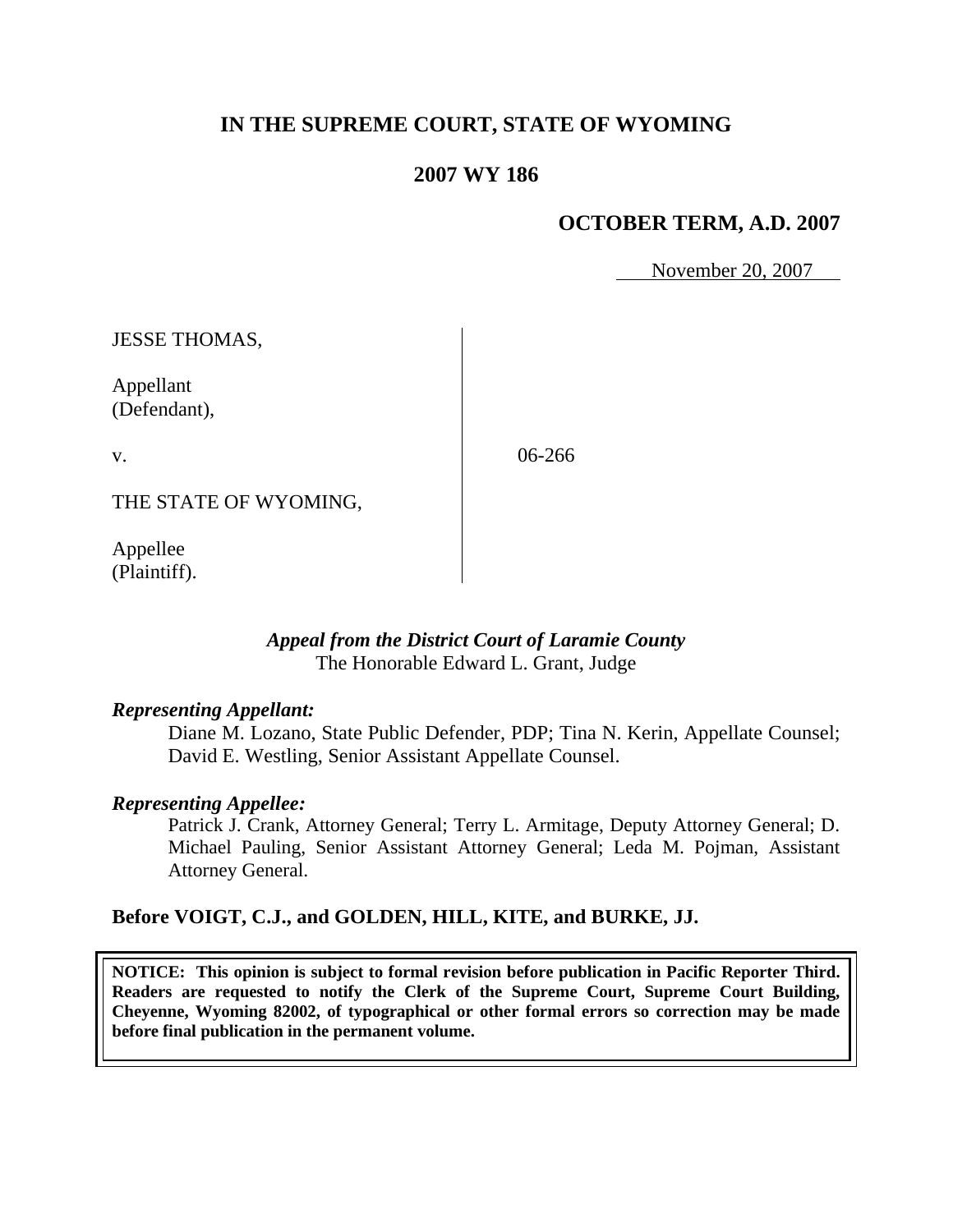## **KITE, Justice.**

[¶1] Pursuant to a plea agreement, Jesse Thomas pleaded no contest to one count of attempted second degree murder and two counts of aggravated assault and battery. On appeal, he claims he should be allowed to withdraw his no contest pleas because the district court did not properly advise him in accordance with W.R.Cr.P. 11 and, consequently, his pleas were not knowing and voluntary. Mr. Thomas also contends the State breached the plea agreement by arguing for a prison term of greater than 20 years on the attempted murder charge.

[¶2] We conclude the district court failed to advise Mr. Thomas in accordance with Rule 11 and its error was not harmless beyond a reasonable doubt. Accordingly, we reverse and remand.

## **ISSUES**

[¶3] Mr. Thomas presents the following appellate issues:

- I. Jesse Thomas' plea was involuntary due to the fact that the trial court failed to apprise Mr. Thomas of the maximum and minimum penalties and assessments at the change of plea hearing.
- II. The State of Wyoming violated its plea agreement by recommending a sentence in excess of the negotiated sentencing cap.

The State rephrases the issues as:

- I. Was the district court's failure to advise appellant pursuant to W.R.Cr.P. 11(b) harmless?
- II. Did the State materially and substantially breach the plea agreement?

# **FACTS**

[¶4] Pursuant to a plea agreement, Mr. Thomas pled no contest to one count of attempted second degree murder, in violation of Wyo. Stat. Ann. §§ 6-1-301(a) and 6-2-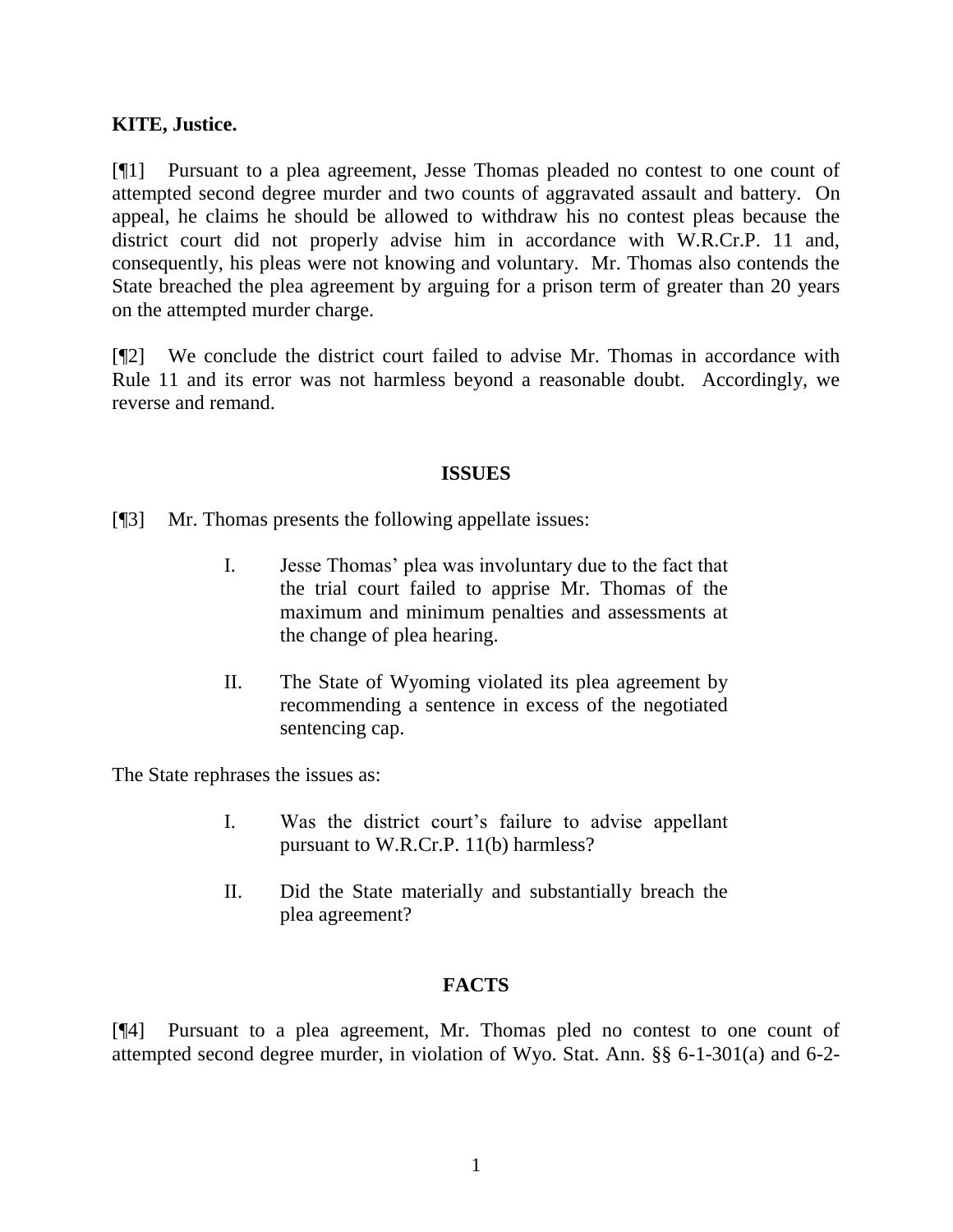104 (LexisNexis 2007), 1 and two counts of aggravated assault and battery, in violation of Wyo. Stat. Ann. § 6-2-502(a)(iii) (LexisNexis 2007).<sup>2</sup> The charges arose from an incident on August 2, 2005, when Mr. Thomas hit his former girlfriend with his truck and pointed a gun at her and another woman.

[¶5] At the re-arraignment hearing, defense counsel recited the terms of the plea agreement. She indicated the State agreed to amend the original information, which charged one count of attempted first degree murder, two counts of aggravated assault and battery and two counts of reckless endangerment, to charge one count of attempted second degree murder and two counts of aggravated assault. In addition to amending the charges, the State agreed to "cap its sentencing recommendation at no higher than 20 years" on the attempted second degree murder charge. Defense counsel stated that, with regard to the aggravated assaults, "we can argue whatever we want for those concurrent or consecutive sentences."

[¶6] At the sentencing hearing, counsel indicated that, in order to comply with the attempted second degree murder statute and Wyoming's indeterminate sentencing statute, Wyo. Stat. Ann. § 7-13-201 (LexisNexis 2007),<sup>3</sup> the State's recommendation would have

 $1$  Section 6-1-301(a) states:

l

(a) A person is guilty of an attempt to commit a crime if:

(ii) He intentionally engages in conduct which would constitute the crime had the attendant circumstances been as the person believes them to be.

Section 6-2-104 states:

Whoever purposely and maliciously, but without premeditation, kills any human being is guilty of murder in the second degree, and shall be imprisoned in the penitentiary for any term not less than twenty (20) years, or during life.

<sup>2</sup> Section 6-2-502(a)(iii) states:

(a) A person is guilty of aggravated assault and battery if he:

. . . .

 (iii) Threatens to use a drawn deadly weapon on another unless reasonably necessary in defense of his person, property or abode or to prevent serious bodily injury to another;

<sup>(</sup>i) With the intent to commit the crime, he does any act which is a substantial step towards commission of the crime. A "substantial step" is conduct which is strongly corroborative of the firmness of the person's intention to complete the commission of the crime; or

 $3$  Section 7-13-201 states: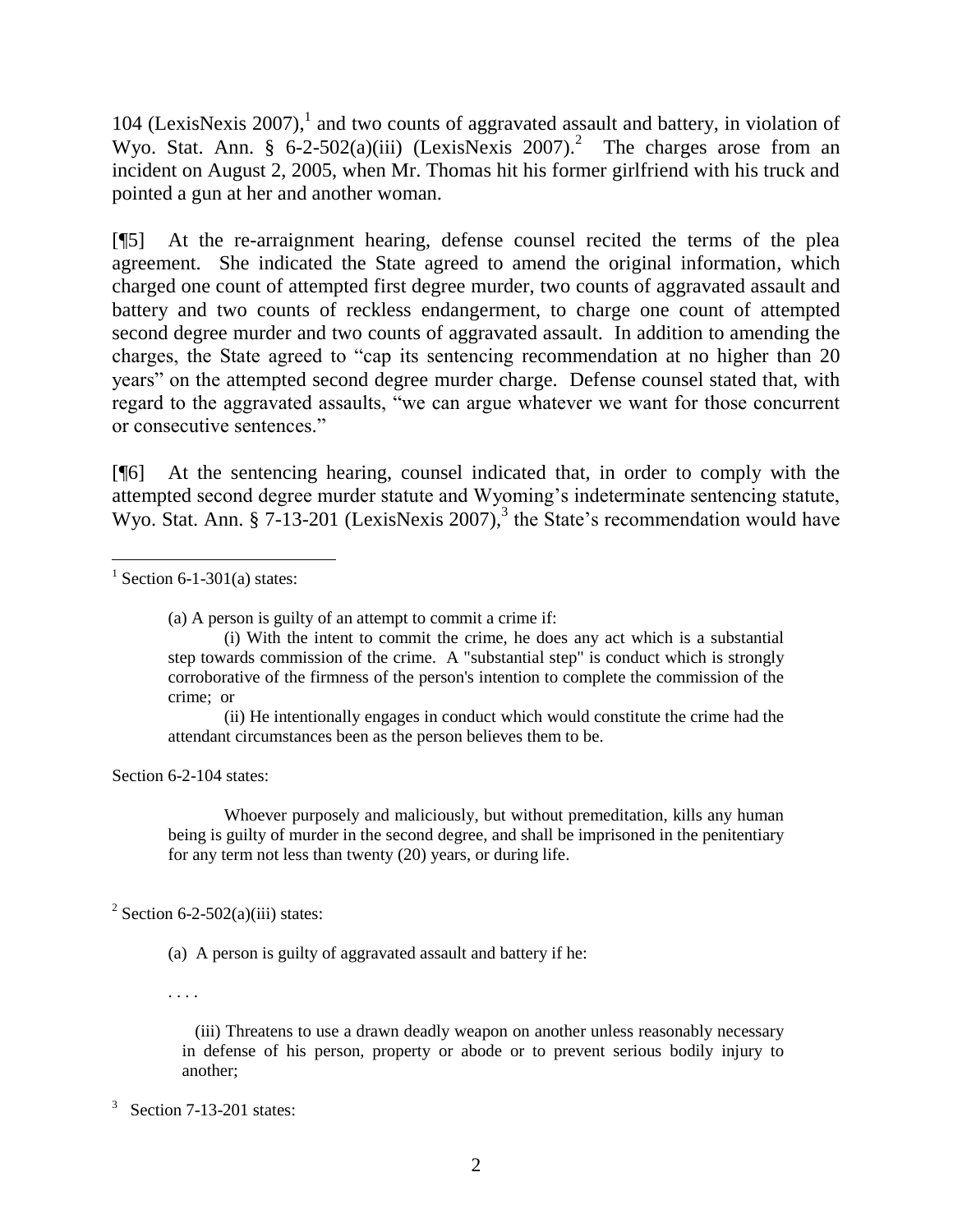to be for a minimum of 20 years and a maximum of 22 years and a few months. The district court then proceeded to sentence Mr. Thomas to a period of not less than 240 months nor more than 266 months on the attempted murder charge, 96 to 120 months on one of the aggravated assault charges, and 84 to 120 months on the other. The court made the first two sentences concurrent, but the third was to run consecutively. Mr. Thomas appeals from the judgment and sentence.

#### **STANDARDS OF REVIEW**

[¶7] The issue of whether the district court adequately advised Mr. Thomas of the consequences of his plea is a question of law we review *de novo*. *Whitten v. State,* 2005 WY 55,  $\P$  6, 110 P.3d 892, 894 (Wyo. 2005). Similarly, the issue of whether the State breached its obligations under the plea agreement is subject to *de novo* review. *Frederick v. State,* 2007 WY 27, ¶ 13, 151 P.3d 1136, 1141 (Wyo. 2007).

#### **DISCUSSION**

[¶8] Mr. Thomas claims his pleas were not knowing and voluntary because the district court did not advise him of the minimum and maximum penalties for his crimes, the possibility that restitution would be ordered, or that his sentences could run consecutively. Rule 11 of the Wyoming Rules of Criminal Procedure sets out the procedure for pleas. Subsection (b) of that rule delineates the advisements the district court must give a defendant before accepting a plea of guilty or no contest:

> (b) *Advice to Defendant*. – Except for forfeitures on citations (Rule 3.1) and pleas entered under Rule  $43(c)(2)$ , before accepting a plea of guilty or nolo contendere to a felony or to a misdemeanor when the defendant is not represented by counsel, the court must address the defendant personally in open court and, unless the defendant has been previously advised by the court on the record and in the presence of

Except where a term of life is required by law, or as otherwise provided by W.S. 7-13-101, when a person is sentenced for the commission of a felony, the court imposing the sentence shall not fix a definite term of imprisonment but shall establish a maximum and minimum term within the limits authorized for the statute violated. The maximum term shall not be greater than the maximum provided by law for the statute violated, and the minimum term shall not be less than the minimum provided by law for the statute violated, nor greater than ninety percent (90%) of the maximum term imposed.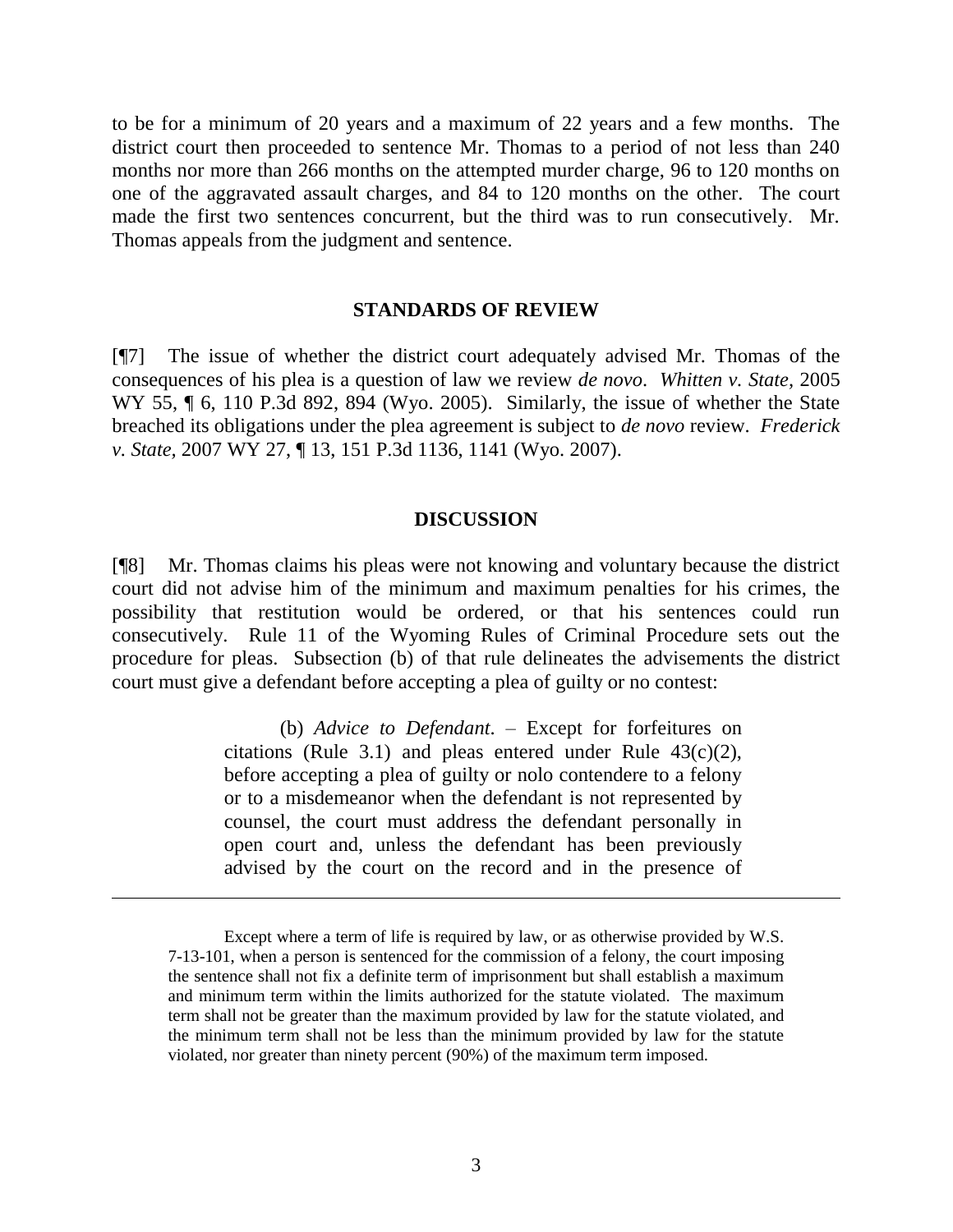counsel, inform the defendant of, and determine that the defendant understands, the following:

 (1) The nature of the charge to which the plea is offered, the mandatory minimum penalty provided by law, if any, and the maximum possible penalty provided by law and other sanctions which could attend a conviction including, when applicable, the general nature of any mandatory assessments (such as the surcharge for the Crime Victim Compensation Account), discretionary assessments (costs, attorney fees, restitution, etc.) and, in controlled substance offenses, the potential loss of entitlement to federal benefits. However:

 (A) Disclosure of specific dollar amounts is not required;

 (B) Failure to advise of assessments or possible entitlement forfeitures shall not invalidate a guilty plea, but assessments, the general nature of which were not disclosed to the defendant, may not be imposed upon the defendant unless the defendant is afforded an opportunity to withdraw the guilty plea; and

 (C) If assessments or forfeitures are imposed without proper disclosure a request for relief shall be addressed to the trial court under Rule 35 before an appeal may be taken on that issue.

 (2) The defendant has the right to be represented by an attorney at every stage of the proceeding and, if necessary, one will be appointed to represent the defendant;

 (3) The defendant has the right to plead not guilty or to persist in that plea if it has already been made, the right to be tried by a jury and at that trial the right to the assistance of counsel, the right to confront and cross-examine adverse witnesses, the right to court process to obtain the testimony of other witnesses, and the right against compelled selfincrimination;

 (4) If a plea of guilty or nolo contendere is accepted by the court there will not be a further trial of any kind, so that by pleading guilty or nolo contendere the defendant waives the right to a trial; and

 (5) If the court intends to question the defendant under oath, on the record, and in the presence of counsel, about the offense to which the defendant has pleaded guilty, that the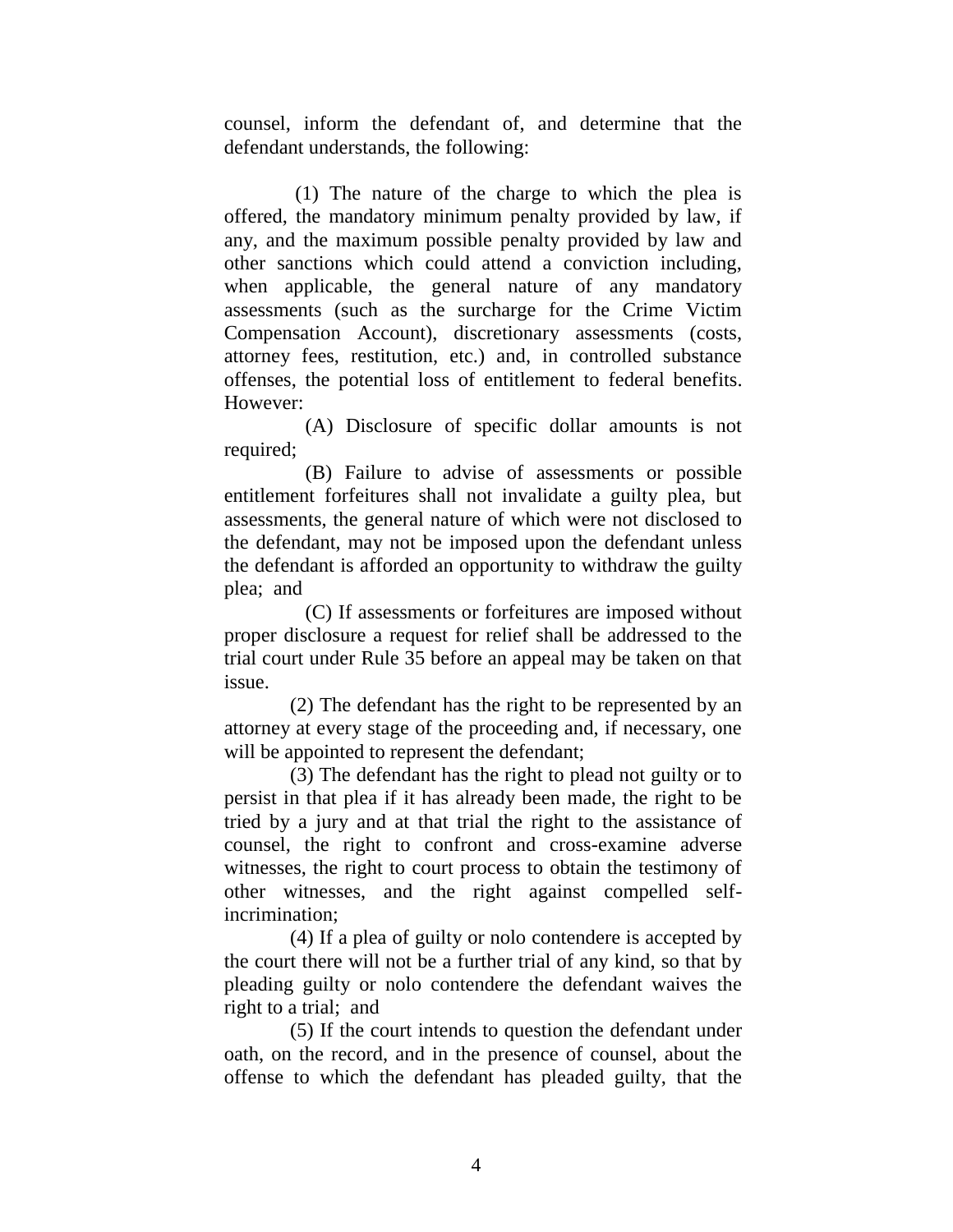defendant's answers may later be used against the defendant in a prosecution for perjury or false statement.

[¶9] In *Ingalls v. State,* 2002 WY 75, ¶ 11, 46 P.3d 856, 860 (Wyo. 2002), we explained that W.R.Cr.P. 11 sets forth the procedure for courts to use in determining that a defendant's plea is intelligent, knowing and voluntary and entered with an understanding of the consequences. *See also*, *Bird v. State*, 901 P.2d 1123, 1128 (Wyo. 1995), *cert. denied*, 531 U.S. 907, 121 S. Ct. 253, 148 L. Ed. 2d 183 (2000); *Smallwood v. State*, 748 P.2d 1141, 1143 (Wyo. 1988). We have stressed that "[s]trict compliance with the rule is required to ensure due process of law." *Ingalls*,  $\P$  11, 46 P.3d at 860. Other than as specifically allowed in Rule 11, "resort to the extended record should not be required; the record made at the time a guilty plea is entered should satisfy the rule's requirements." *Id. See also*, *Follett v. State,* 2006 WY 47, ¶ 23, 132 P.2d 1155, 1163 (Wyo. 2006) (recognizing that Rule 11 does not require the court to give the defendant advice at the change of plea hearing that has previously been given on the record and in the presence of counsel).

[¶10] The colloquy at the hearing when Mr. Thomas changed his plea to no contest to the three counts for which he ultimately was sentenced was quite short. Defense counsel described the plea agreement as:

> [Defense Counsel]: The agreement is that the State will reduce the charge from attempted first-degree murder to attempted second-degree murder. They will put a cap of 20 years for their arrangement (sic) on what his sentence would be after we receive the presentence investigation report.

> He also will plead guilty to two aggravated assaults, and we can argue whatever we want for those concurrent or consecutive sentences.

The district court reviewed the terms of the plea agreement and then addressed Mr. Thomas as follows:

> THE COURT: Sir, do you understand the arrangement that's been made in your behalf by your attorney?

THE DEFENDANT: I do, Your Honor.

THE COURT: Is that with your knowledge and participation?

THE DEFENDANT: Yeah – yes, Your Honor.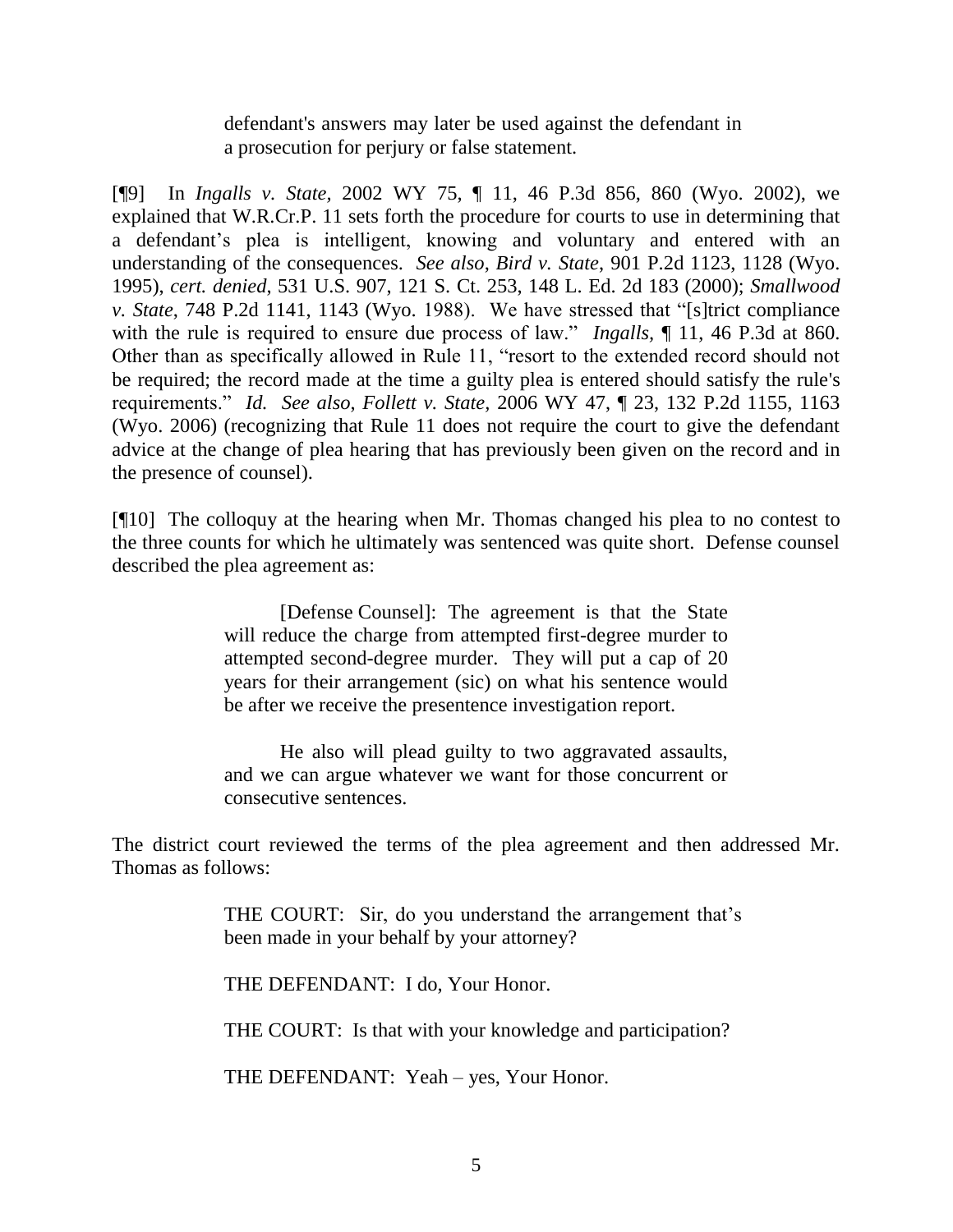THE COURT: And other than that agreement has anybody made any promise to you or has anybody threatened you in any way to induce you to offer a plea of guilty?

THE DEFENDANT: No, sir, Your Honor.

[Defense Counsel]: I'm sorry, Your Honor. To make it clear, he's going to plead no contest. ...

[Prosecutor]: That's correct, Your Honor. . . .

THE COURT: Mr. Thomas, you understand, I presume, that the plea of nolo contendere carries the same legal consequences as a guilty plea?

THE DEFENDANT: Yes, sir.

THE COURT: You were seated here in the jury box a while ago. I gave advisement on the consequences of a guilty plea. That is, by such a plea, should the Court accept it, [you] permanently waive and give up your right to a trial and subject yourself to the possibility of the maximum penalties. Did you hear and understand that advisement?

THE DEFENDANT: I yes, I did, Your Honor.

THE COURT: Do you have any questions about it?

THE DEFENDANT: No, sir.

THE COURT: The first count, sir, is that on or about the  $2<sup>nd</sup>$ day of August of 2005 in Laramie County you unlawfully with the intent to kill [the victim] drove your vehicle into [the victim] contrary to the statute. Is that  $-$  will that be the form of the amended charge?

[Prosecutor]: Essentially, yes, Your Honor.

THE COURT: But it would be without premeditation.

[Prosecutor]: That's correct, Your Honor.

THE COURT: You understand the charge, Mr. Thomas?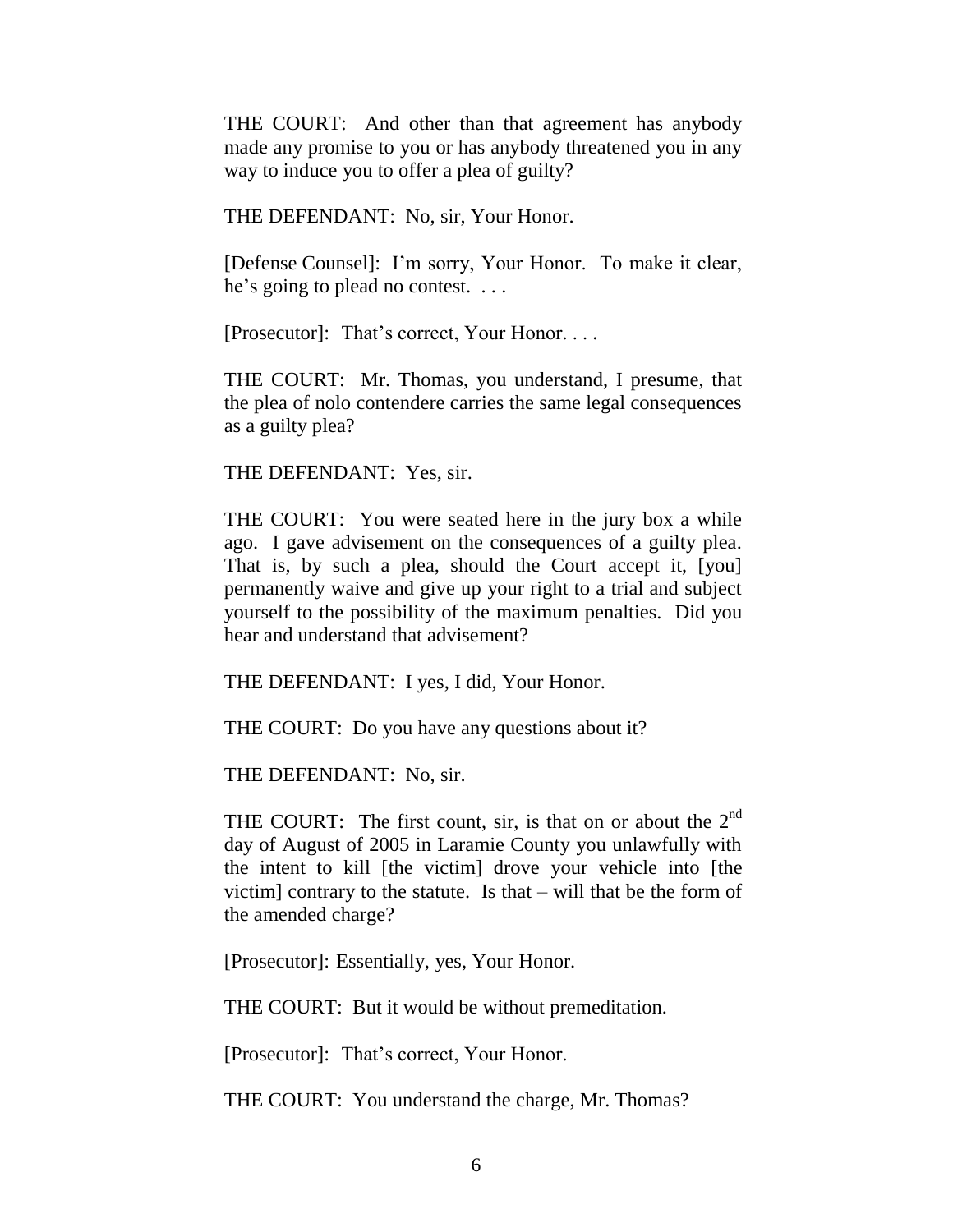THE DEFENDANT: Yes, I do.

THE COURT: And how do you plead to that charge?

THE DEFENDANT: No contest.

THE COURT: Who can provide the - -

[Prosecutor]: State will provide a factual basis, Your Honor.

THE COURT: We'll go ahead with the other, too, and then you will do that, please.

Then the second count, Mr. Thomas, alleges on the  $2<sup>nd</sup>$ day of August of 2005, you did unlawfully threaten to use a drawn deadly weapon on the same person, [the victim]; that, on the  $2<sup>nd</sup>$  day of August 2005, you unlawfully threatened to use a drawn deadly weapon on another, did so unlawfully threaten to use a drawn deadly weapon on [the other victim]. How do you plead to those two charges?

THE DEFENDANT: No contest.

THE COURT: We gather the additional items are to be dismissed; is that correct?

[Prosecutor]: That is correct, Your Honor.

The prosecutor, with a couple of additions by defense counsel, provided a factual basis for Mr. Thomas' no contest pleas. The colloquy continued as follows:

> THE COURT: Mr. Thomas, the fact is here, apparently, that you were severely intoxicated at the time these events occurred; is that correct?

THE DEFENDANT: Yes, sir, Your Honor.

THE COURT: So I gather you don't have a good memory of what happened; is that correct?

THE DEFENDANT: That's correct, Your Honor.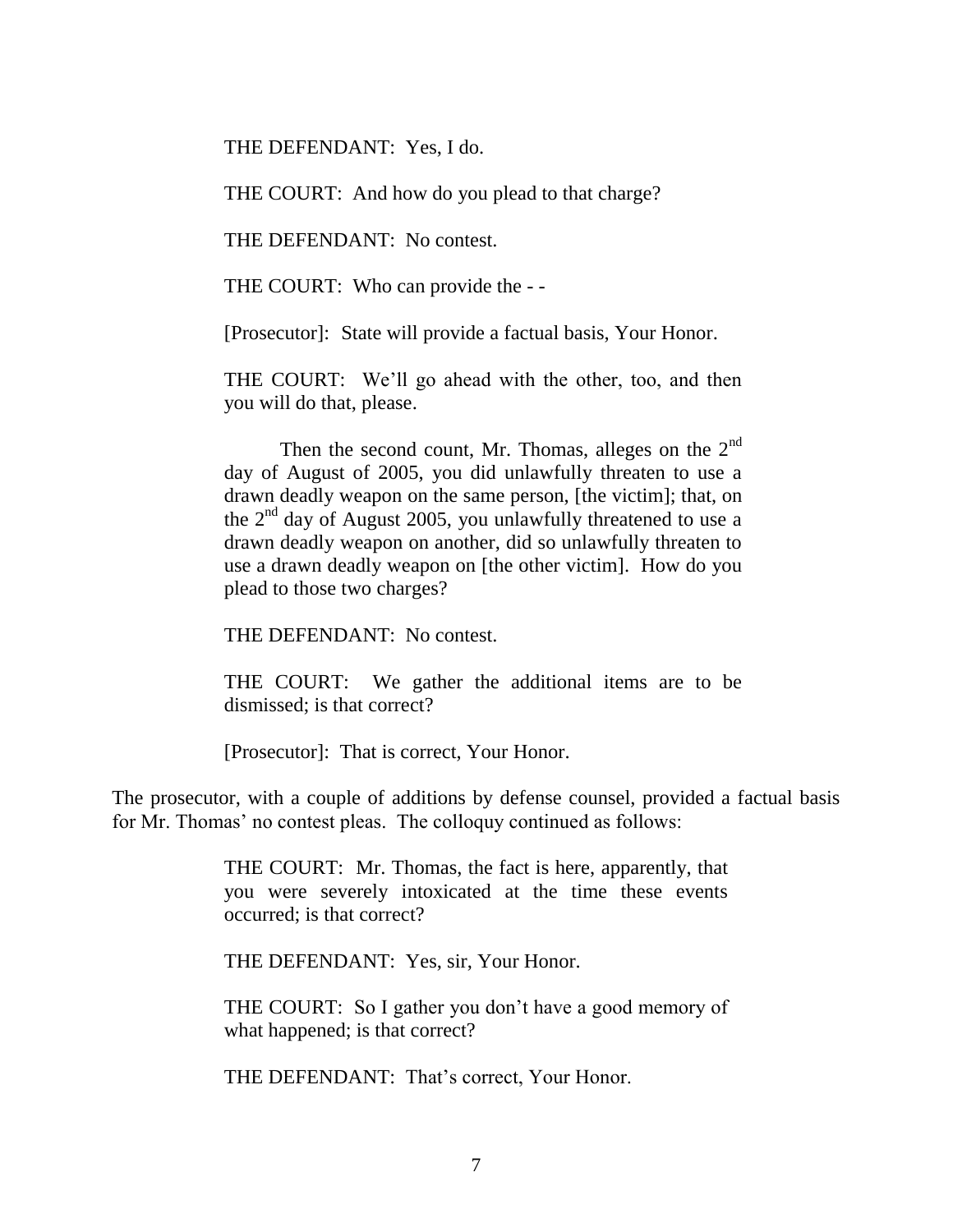THE COURT: So you've offered these pleas of no contest, meaning you don't contest the State would offer the evidence [the prosecutor] just - -

THE DEFENDANT: Yes.

THE COURT: Do you have any questions about any of this so far, Mr. Thomas?

THE DEFENDANT: No, sir, Your Honor.

THE COURT: As counsel have indicated, there was the evaluation at the state hospital, [which] has been returned. Counsel do not contest its content. The Court hereby makes a finding that Mr. Thomas is competent to proceed, and Mr. Thomas, you appear to be responding appropriately this morning. You understand the conversation I'm having with you. I take it on that basis you're not under the influence of any substance this morning.

THE DEFENDANT: No, sir, I'm not.

THE COURT: And you're not under any disability?

THE DEFENDANT: No, sir.

THE COURT: You're satisfied that you understand what was done here this morning, what the Court - -

THE DEFENDANT: Yes, sir.

THE COURT: The Court therefore will accept and enter the pleas that have been offered as having been underlain by a factual basis, no improper inducement, so we'll order a presentence investigation report.

[¶11] As referenced by the district court, prior to individually addressing Mr. Thomas, it spoke to all the criminal defendants who were in the courtroom and advised them that, if they were pleading guilty, they would be waiving several rights, including the right to a jury trial where the State would be put to its proof beyond a reasonable doubt, the right to the presumption of innocence, the right to put on a case in defense, and the right to appeal. It also informed them: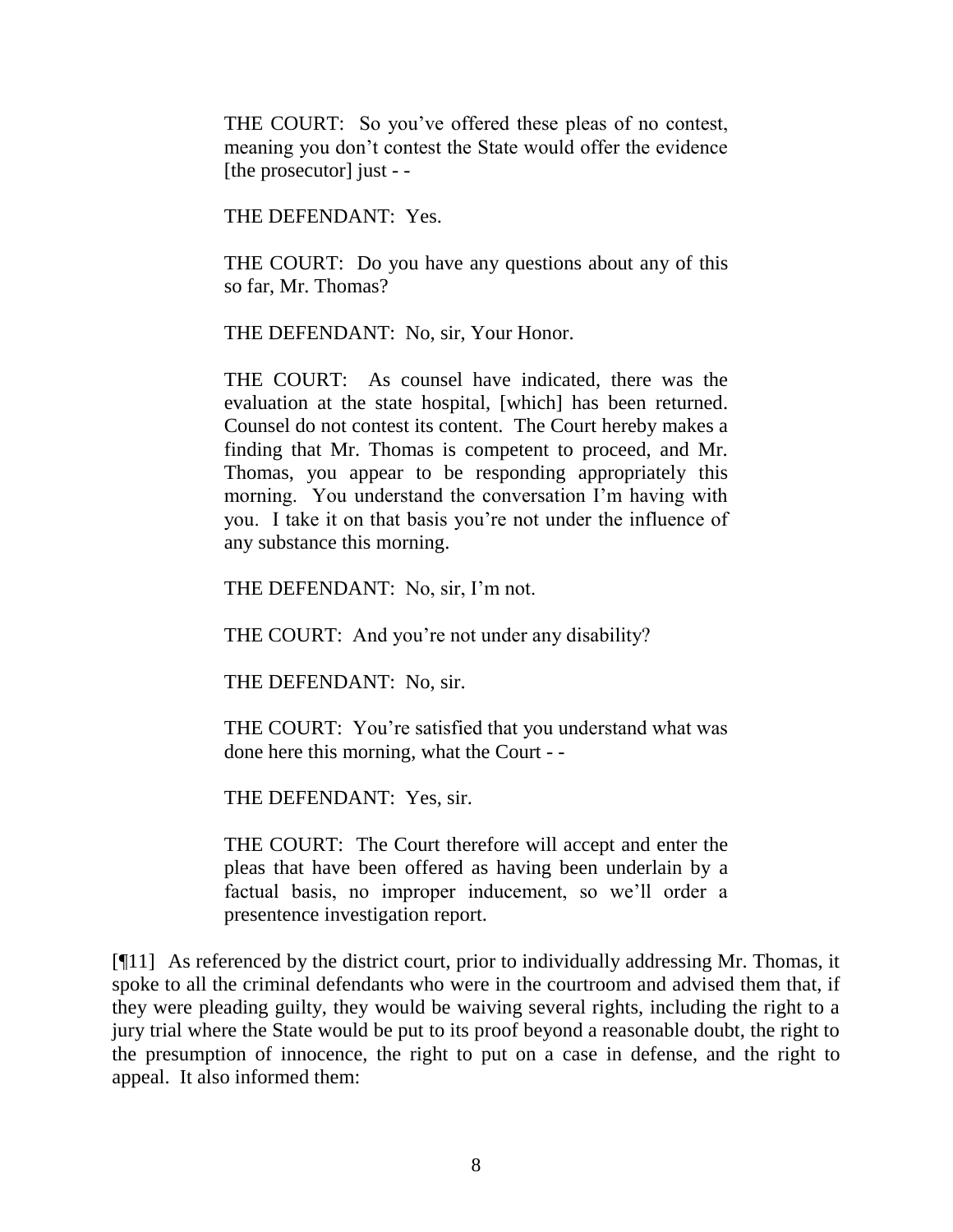The other main consequence [of pleading guilty] is that you subject yourself to the possibility of the maximum penalty provided by law. The state legislature's provided maximum penalties for the various offenses. The court is authorized by the legislation to impose a sentence up to that maximum. The Court is not required to do so, but may do so.

When a plea comes about as a result of a joint recommendation of counsel for a given sentence or disposition, the Court always very seriously considers that joint recommendation and customarily abides by it, but is not bound to do so. So you have no absolute guarantee of that.

In addition to the maximum terms of imprisonment and/or fine, the Court is required to impose other monetary obligations such as repayment to the State for the cost of the public defender services, repayment to the public defender's office for the cost of that service, and certain items of cost.

The district court gave Mr. Thomas no other advisements concerning the possible penalties attendant to his crimes.

[¶12] Thus, while Mr. Thomas was informed that he could be subject to the maximum penalties authorized by law for his crimes, the district court did not advise him about the specific minimum or maximum penalties associated with any of his crimes. At his initial arraignment, he waived reading of the information. At the change of plea hearing, the district court did not recite the penalties for the attempted second degree murder charge or the aggravated assault charges. The only references to penalties were the State's agreement to "cap" its recommended sentence for the attempted second degree murder charge at 20 years and defense counsel's statement that the question of whether the sentences would run concurrently or consecutively was open to argument by both parties.

[¶13] The State admits the district court erred by failing to advise Mr. Thomas of the penalties for his crimes but argues the error was harmless. W.R.Cr.P. 11(h) provides: "Harmless error. Any variance from the procedures required by this rule which does not affect substantial rights shall be disregarded." We have consistently held that, because strict compliance with Rule 11 is required to ensure that a defendant's constitutional rights are protected, error in the plea acceptance procedure demands reversal unless the State demonstrates it is harmless beyond a reasonable doubt. *Ingalls,* ¶¶ 10, 22, 46 P.3d at 859, 863. *See also*, *Maes,* ¶ 8, 114 P.3d at 710; *Stice v. State,* 799 P.2d 1204, 1208-09 (Wyo. 1990).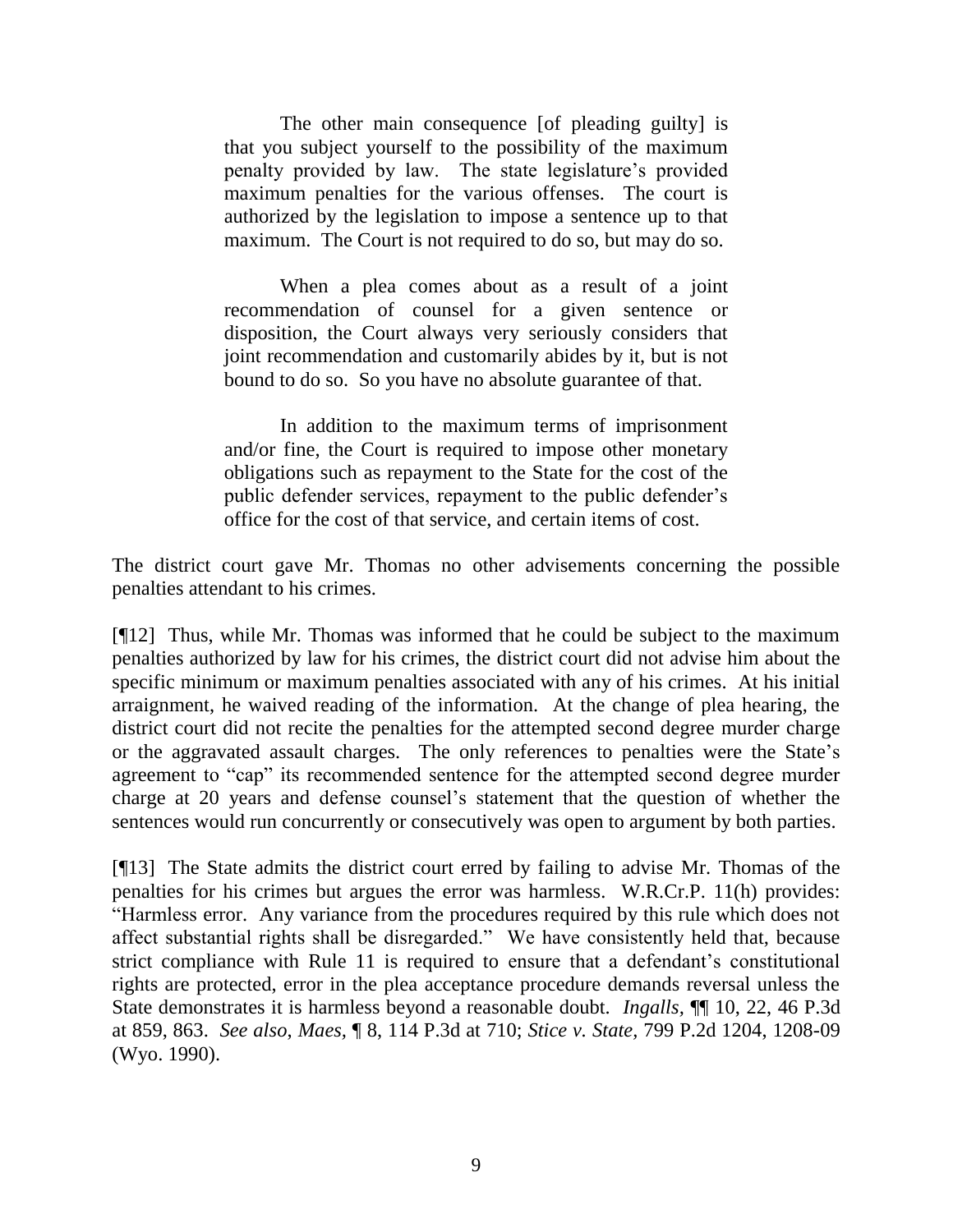[¶14] In *Keller v. State,* 723 P.2d 1244, 1247 (Wyo. 1986), we held under a prior version of the rule, that the district court's failure to inform the defendant of the maximum penalties associated with his crime was not harmless and, consequently, demanded reversal. Similarly, in *Ingalls* there was no showing that the defendant had received any Rule 11 advisements in entering his guilty pleas. *Ingalls, ¶* 14, 46 P.3d at 861.

[¶15] In *Rodriguez v. State,* 917 P.2d 172, 175 (Wyo. 1996), we held that the district court's error in informing the defendant of a higher maximum penalty than the charges actually carried "undermined the voluntariness" of his plea and violated his constitutional right to due process. This Court explained: "The district court violated the W.R.Cr.P. 11(b)(1) requirements by failing to correctly inform Appellant with respect to the maximum penalties which could be imposed on him if he were to plead guilty." *Id.* We declined to apply a harmless error analysis in *Rodriguez* because the state did not demonstrate that the error was harmless beyond a reasonable doubt. It was "impossible to determine how Appellant might have pleaded had he been provided with accurate sentencing information." *Id.* at 176.

[¶16] We have, however, found errors harmless beyond a reasonable doubt in proper cases. In *Nixon v. State,* 4 P.3d 864, 869-70 (Wyo. 2000), we ruled the district court's error in informing the defendant that probation was a possibility for his pleas of guilty to first degree murder and aggravated assault and battery was not reversible error because the district court had correctly recited the applicable penalties numerous times and the record clearly demonstrated that the defendant did not rely upon the district court's incorrect statement in entering his guilty plea. In *Bird,* 901 P.2d at 1126, the defendant argued that the district court should have allowed him to withdraw his guilty plea because he was improperly informed by the district court when he pleaded guilty that he could be subjected to three life sentences if convicted of the charged crimes. In truth, he was only subject to the possibility of two life sentences under the relevant statutes. *Id.* at 1127-28. Mr. Bird waived his right to a presentence investigation and he was sentenced immediately. During the sentencing phase of the hearing, counsel informed the district court that the maximum sentence was actually two life sentences. The district court ultimately sentenced Mr. Bird to serve two concurrent life sentences. Mr. Bird did not ask to withdraw his guilty pleas at that time, but later filed such a motion. *Id.* Affirming the district court's denial of his motion to withdraw his pleas, we held that the district court's error in advising the defendant on the maximum possible penalty for his crimes was harmless:

> We cannot discern how Bird was prejudiced in any way by the initial misstatement of the maximum sentence. That misstatement was corrected in Bird's presence prior to sentencing and Bird, in fact, was sentenced to only two, not three, life sentences which were made to run concurrently. Bird had an opportunity to comment with respect to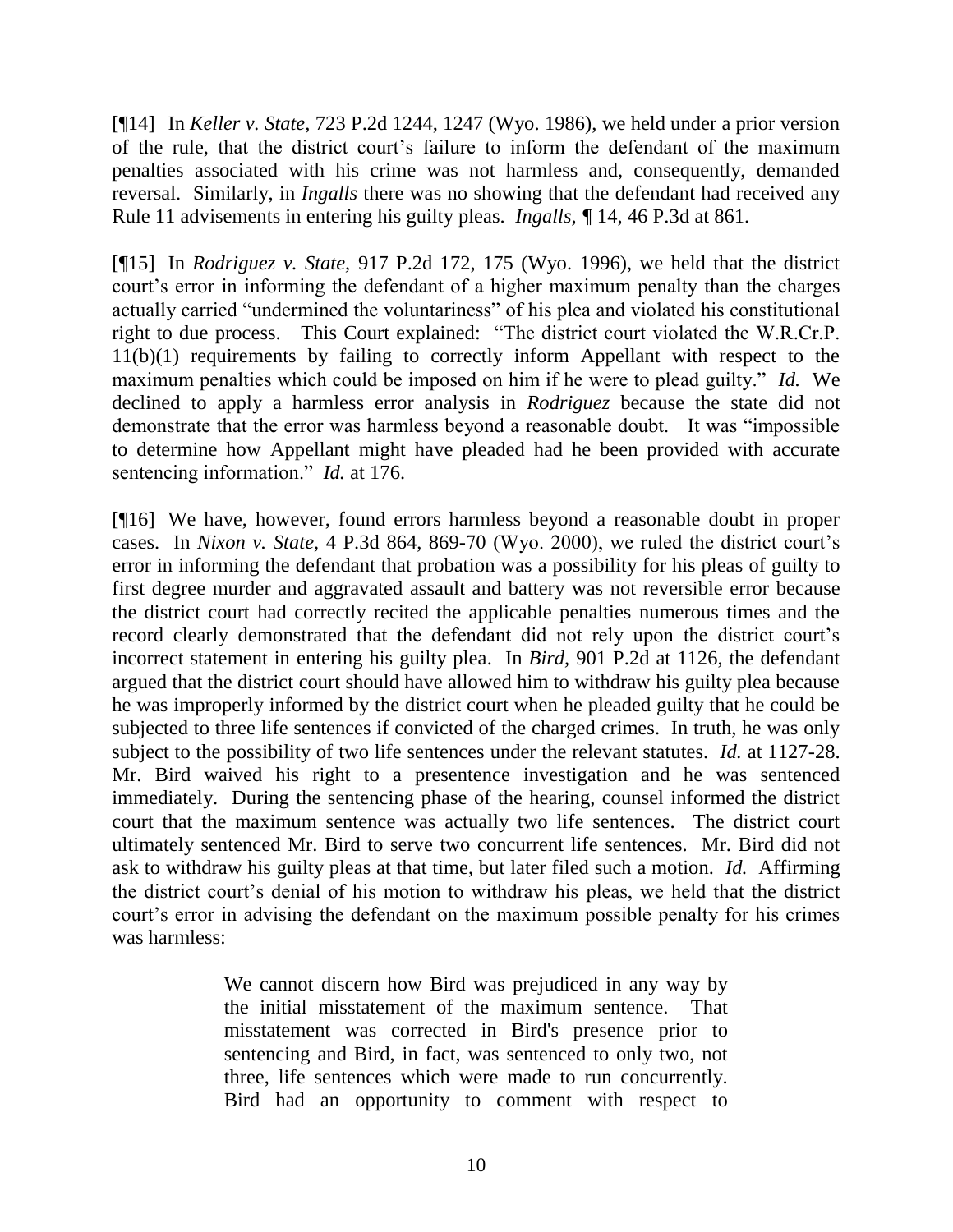sentencing, and another opportunity to inform the court of any reason why it should not pronounce sentence. He declined each offer.

Bird does not claim, nor can he, that he was threatened, directly or indirectly, with three consecutive life sentences should he not plead guilty. The misstatement occurred after Bird had advised the court through counsel of his desire to enter pleas of guilty. The erroneous statement did not induce Bird to change his plea from not guilty to guilty. The State's position rather promptly was articulated that Bird could only receive two life sentences, and that they should be imposed to run concurrently. The actual sentence imposed was consistent with the position of the State and Bird, speaking through his attorney. While it is clear the trial court misadvised Bird with respect to the maximum penalty contrary to the requirement of WYO.R.CRIM.P.  $11(b)(1)$ , that error was harmless in light of the entire record. We are satisfied no substantial right held by Bird was affected, and he was not prejudiced in any respect.

*Id.* at 1130 (footnote omitted).

[¶17] The State asserts the error in this case was harmless because the record indicates Mr. Thomas understood the consequences of his no contest pleas, including the penalties for his crimes. The State insists he was aware of the penalties for the two assault charges because they were listed in the arrest warrant. The arrest warrant stated that the penalties for the aggravated assault charges were "0-10 years and/or \$10,000 Fine."

[¶18] The State also directs us to a competency evaluation which is included in the record. The psychologists performing the evaluation indicated that Mr. Thomas was aware of the penalties for the original charges and possible amended charges associated with a potential plea agreement. The evaluation stated in part:

> 5. Psycholegal Abilities Related to Competency to Proceed

# CAPACITY TO COMPREHEND AND APPRECIATE **CHARGES**

Upon review of Mr. Thomas' legal situation, he was able to identify his current charges in addition to alerting me to a possible plea bargain or amended information of the current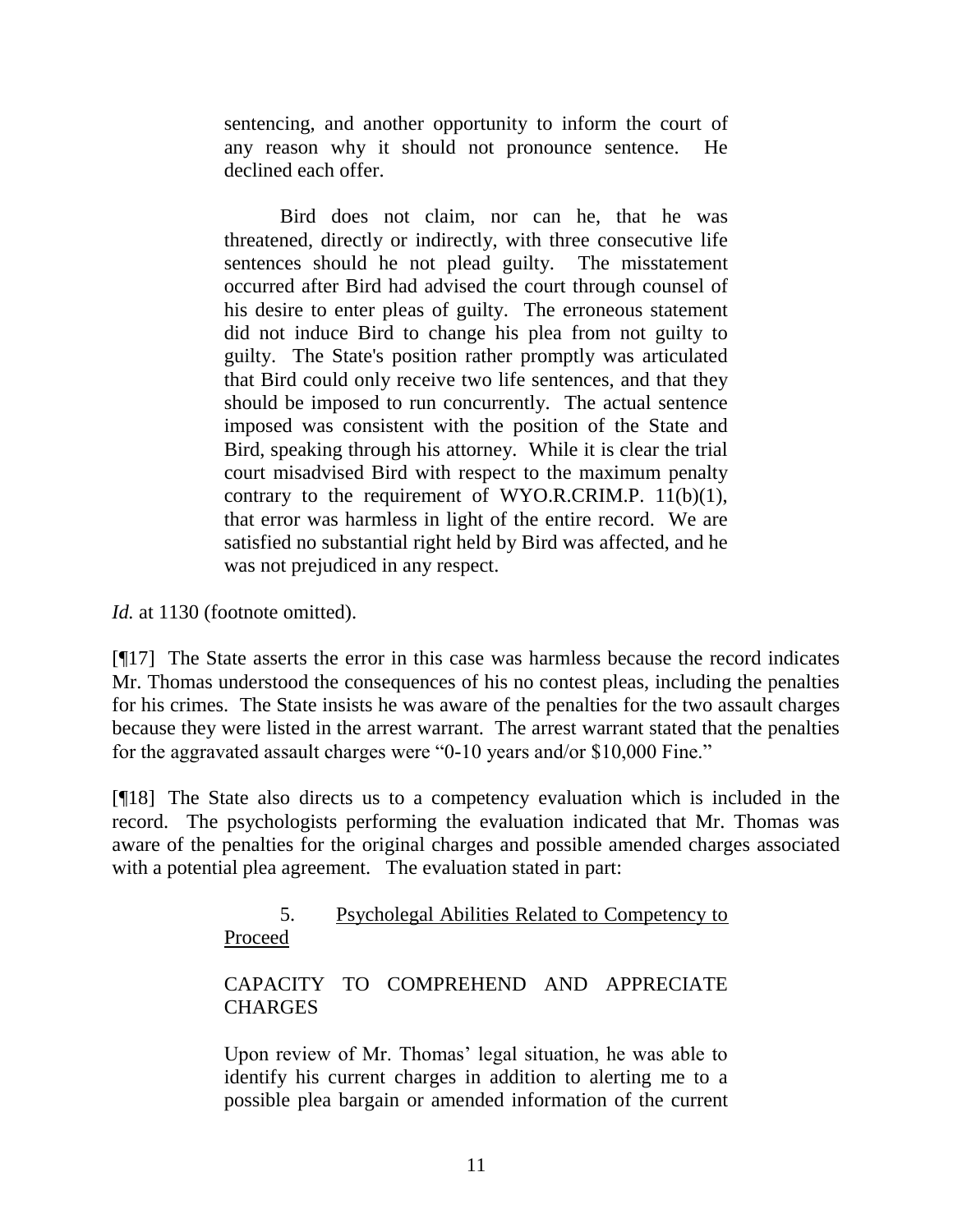charges. In a conversation with Mr. Thomas' attorney for my clarity on this matter, [defense counsel] informed me that a possible plea offering was submitted to her by the prosecuting attorney. The plea bargain that was presented by the prosecution was consistent with information that was provided by Mr. Thomas during his interview.

Mr. Thomas reported that all charges against him at this time constitute felony charges. He was corrected with respect to the two counts of Reckless Endangering, which carry a misdemeanor classification. Mr. Thomas demonstrated an awareness that a felony charge is more serious than a misdemeanor crime. He demonstrated comprehension of the police version of the alleged criminal conduct by providing a brief synopsis of what the police say occurred. In assessing his appreciation for the seriousness of the potential penalties he could receive if convicted as charged, Mr. Thomas related that he could be facing a life sentence in prison as the main penalty for the Attempted Murder charge. Initially, Mr. Thomas was uncertain as to the penalties for all charges against him. However, upon review of the penalties throughout his interview, he demonstrated the capacity to recall and relate this information back to me. During these reviews and discussions, Mr. Thomas exhibited the capacity to appreciate the gravity of possible convictions regarding some or all of the crimes for which he is currently accused.

**Degree of incapacity in this area is assessed to be:** None based on mental illness or deficiency.

**Specific concerns:** During his interview, Mr. Thomas demonstrated the ability to relate concrete information regarding his charges and potential penalties, although initially he required some prompting and reminding. Following a couple of reviews of this information, he was more readily able to communicate this information independently. [Defense counsel] may find it helpful to review this information with Mr. Thomas from time to time throughout the adjudicative process to ensure Mr. Thomas has an up-to-date and thorough awareness of allegations against him.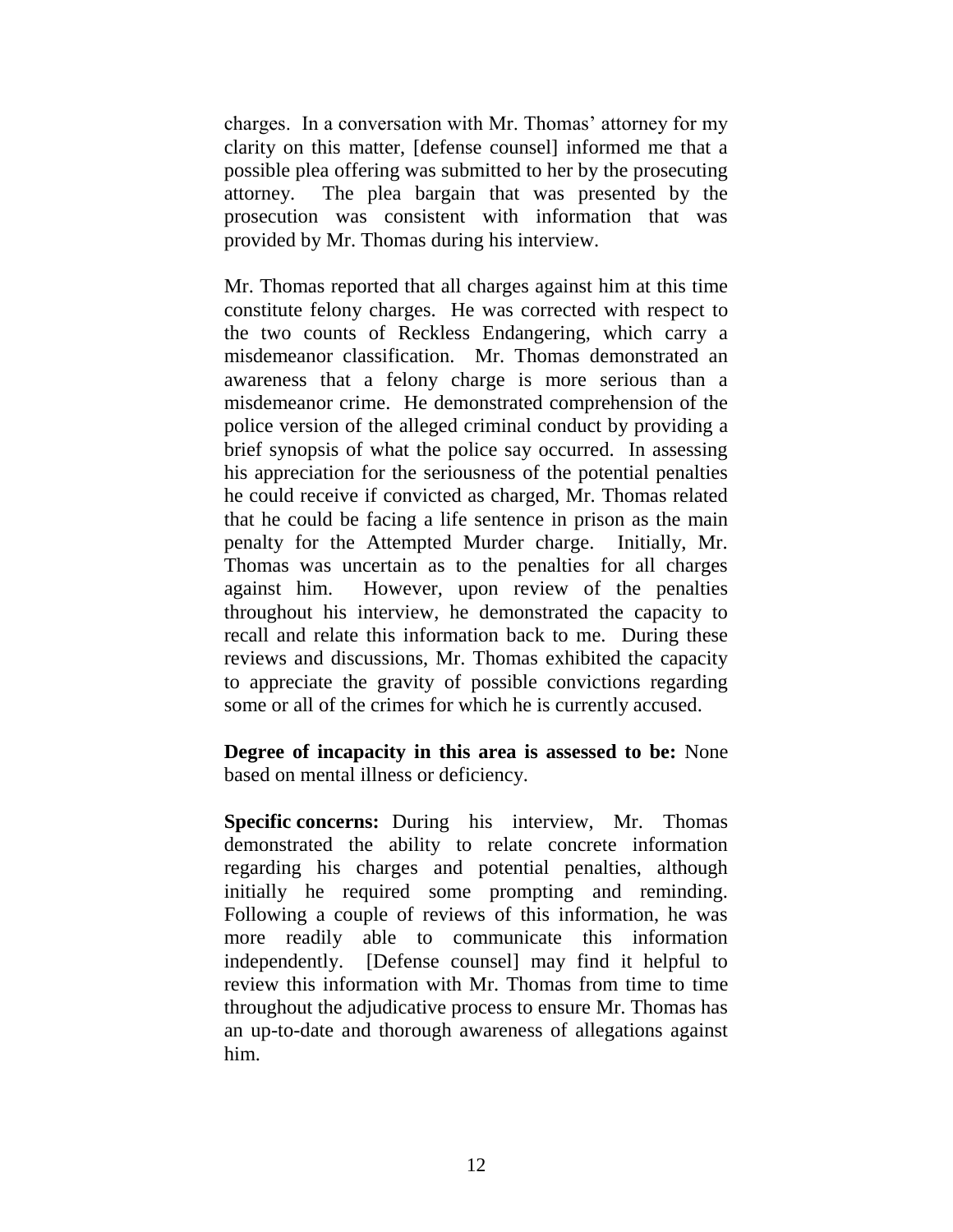Finally, the State argues that we should assume his attorney discussed the plea bargain with him and informed him of the penalties associated with his crimes.

[¶19] The State's arguments ignore the importance of the advisements mandated by Rule 11. In *Ingalls,* ¶ 11, 46 P.3d at 860, we stated that the district court must make the requisite advisements on the record in accordance with Rule 11 and "resort to the extended record should not be required." Even if we were comfortable with relying on the extended record, including the arrest warrant and competency evaluation, it does not conclusively establish that Mr. Thomas was fully and correctly informed of the penalties for his crimes. The arrest warrant set forth the penalties for the aggravated assault charges but, because it pertained to the original charges, it said nothing about the penalties for attempted second degree murder. The competency evaluation indicates that the psychologists discussed the potential penalties associated with the charges in a proposed plea agreement with Mr. Thomas, but it does not delineate the details of the proposed agreement or the psychologists' understanding of the penalties associated with these new charges. We have no way of knowing if the charges discussed were even the same charges to which Mr. Thomas pleaded no contest or if the psychologists properly informed him of the penalties associated with the charges.

[¶20] Moreover, as we explained in *Major v. State,* 2004 WY 4, ¶ 20, 83 P.3d 468, 478 (Wyo. 2004), we should not "confuse the question of competence with the separate question of whether a plea is knowing and voluntary." The competency evaluation looked at whether Mr. Thomas was competent at the time he committed the crimes and whether he was competent to proceed with the legal proceedings. It was not intended to answer the question of whether he had a sufficient understanding of the nature of the charges and penalties associated with the charges to effectively enter no contest pleas.

[¶21] Finally, if we simply assume, as the State asks us to, that Mr. Thomas' defense attorney adequately advised him of the nature of the plea agreement and the consequences of accepting it without requiring the district court to make the requisite advisements on the record, the purposes of the rule would be lost. Rule 11 specifically requires the court to personally address the defendant to ensure that his plea is knowingly and voluntarily entered. In *Stice,* 799 P.2d at 1208, this Court concluded that the district court erred by failing to personally question the defendant about his knowledge of the maximum penalty for his crime. We held, however, that the error was harmless beyond a reasonable doubt because, in response to a question by defense counsel at the change of plea hearing, the defendant was able to inform the court of the maximum penalty associated with his crime. *Id.* Thus, it was clear on the record in *Stice* that the defendant understood the consequences of his guilty plea. Here, the State is asking us to assume that defense counsel properly advised Mr. Thomas of the penalties for his crimes outside of the recorded court proceeding. Rule 11 and our precedent does not allow for such an assumption.